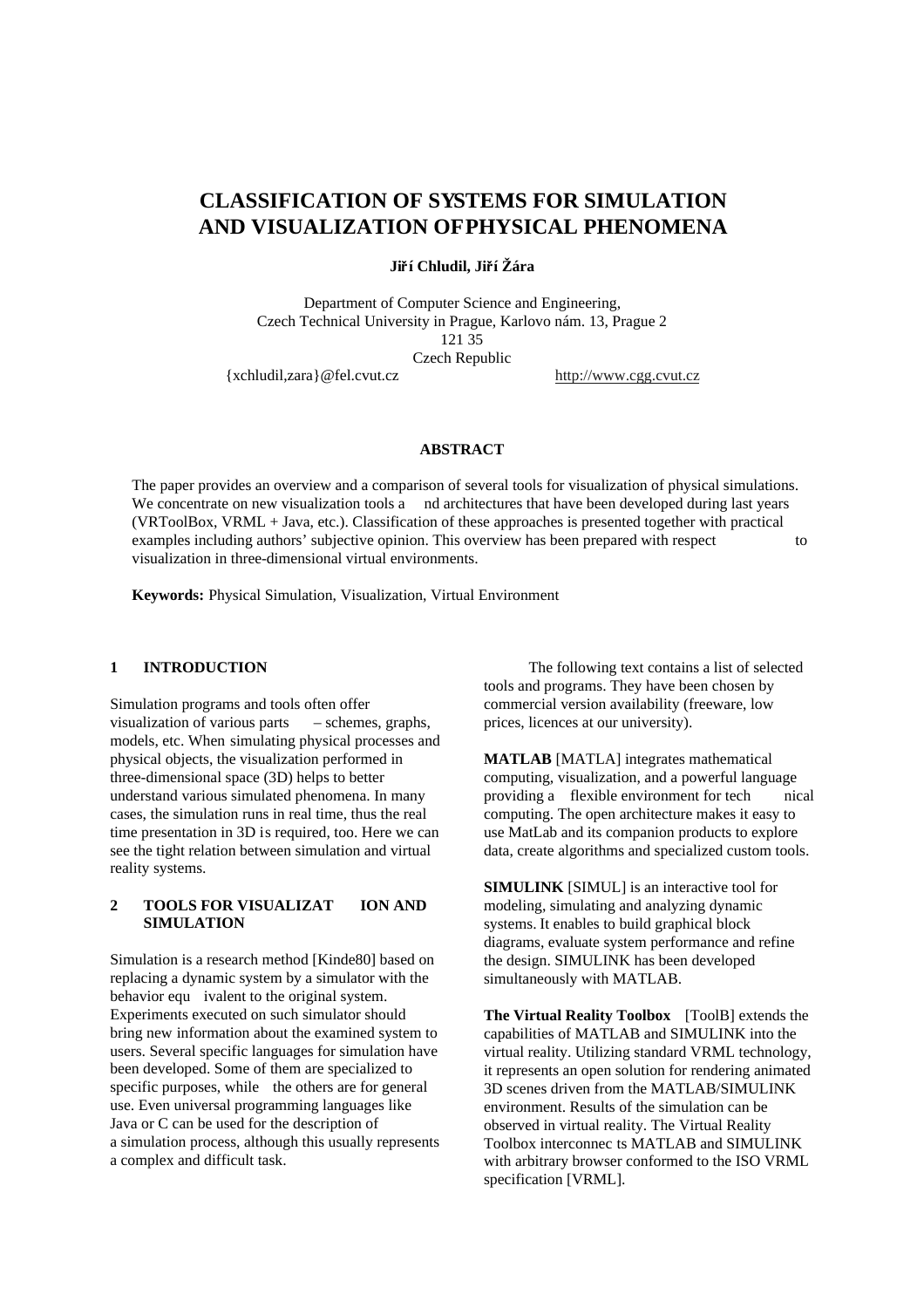**The Virtual Reality Modeling Language** (VRML) is an ISO standard [VRML] for the description of 3D interactivescenes. A platform -independent textual format allows not only define 3D objects, but also dynamically change their properties using event sending and processing. The VRML is widely accepted for presentation, visualization and simulation purposes. The VRML browsers are available on many computing platforms.



**VRML** scene example Figure 1

A standardized programming interface called EAI [Exter] serves for communication betweena VRML scene and other programs. The virtual scene can be controlled via external programs or applets in the case of web browser ho sting the sting the VRML browser. A typical web application consists of VRML browser window and additional controls in Javaapplet.

## **3 INTERFACEBETWEENSI MULATION ANDVISUALIZATIONPA RTS**

The visualization partusually contains virtual models that are controlled by alues provided by the simulation part. These values are sent through data channels (see Fig. 2). Data sent from simulation part  $represent computed values (variables v1, v2, and v3)$ in Fig. 2), while data received from the visualization part typically repres entafeedback from sensors  $(variablesv4 and v5 in Fig. 2).$ 



Connection between simulation and visualization engines Figure<sub>2</sub>



Channel implemented using shared variables Figure 3

The channel can b eimplemented invarious ways, e.g. by means of shared variables (see Fig.  $\qquad \qquad$  3),  $or a network (see Fig. 4). We propose the following$ parameters that characterize the type of interconnection between both system parts:

 $Number of visualization channels (VC)$ represents quantity of variables that are visualized and that control the visualization process. It is supposed that one channel exists for each variable.

Number of sensorchannels (SC) – represents quantity of variables received by simulation part. These variables are generated by sensors or control elements in the visualization part.

Number of samples per second (NS) – represents number of values that are sent/received by the simulationsystem to/from visualization part.

**Synchronousvs. Asynchronous c ommunication (SY/AS).** Synchronous method of communication is based on sending values in regular time instances; if the channel uses network protocol, it is more efficient to cumulate the data into one packet. When working asynchronously, a simulation system sends values only when they are changed. Then the parameter **NS** is determined as the average value.

**Signal delay (SD)** –a time period between sending and receiving specific value.

**Visualization precision (VP).** If the visualization processishighly comp utational demanding, the wholesystemmay not be able to present data  $chanes in real time. Two solutions are a than  $d$ :$ either the entiresimulation is slowed down (*Full visualization*) or the simulation still runs in real -time, but some changes are skipped ( *Fragmentary visualization*).



Channel implemented using network protocol Figure<sup>4</sup>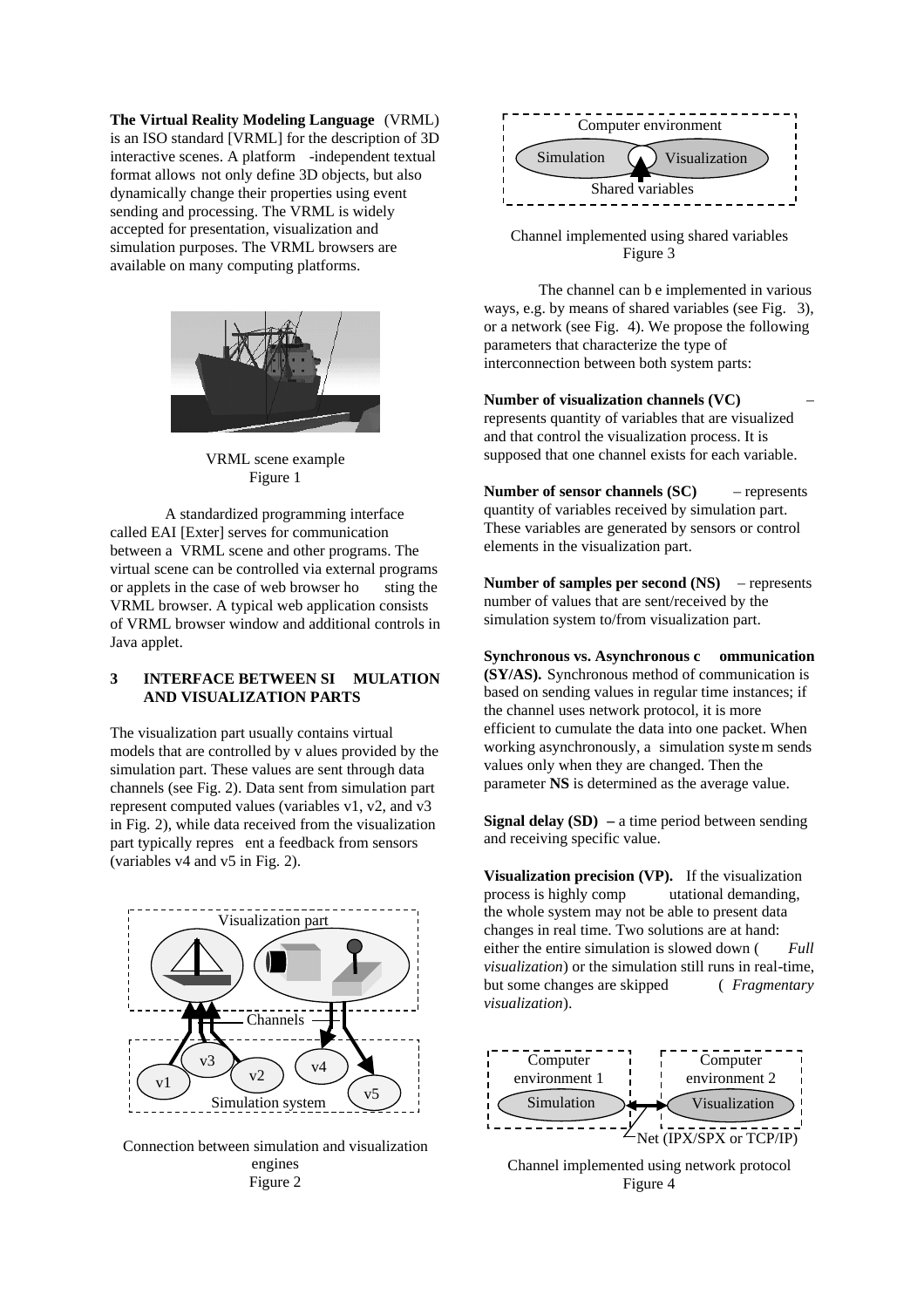## **4 LANGUAGESFORSIMULA TIONAND VISUALIZATION**

We suggest to divide programming languages into the following three categories:

**Graphiclanguages (** $GRA$ **)** like OpenGL or VRML are used for data visualization very often. Such languages contains pecial graphic functions  $(NURBS. etc.).$  They also utilize functions for user interaction with user interface (sensors, control elements, etc.). This type of langua ges usually requires support from general -purpose languages.

**Simulation languages (SIM)** like SIMULINK, Simula, or MATLAB are used for simulation of dynamicsystems. These languages include special simulationfunctions (process management, event processing, mathematical, memory management instructions, etc.). General -purpose languages usually implement this type of languages.

**General-purposelanguages (GEN)** like C, C++, Java, or Pascal are used for general programming. These languages usually support simple egraphics elements (line, rectangle, etc.). Language structure can support multi -process environments (Java).

This classification is quite general and a little simplified, but adequate for our purposes; this will become clear in the next section.

# **5 ARCHITECTURESFOR VISUALIZATIONOFSIM ULATION**

This section describes various visualization architectures. The first name in the following titles determineslanguage that describes the simulation. The second name determines language used for the visualization. It should be stressed that pure simulation languages are not used for the visualization itself, thus the abbreviation SIM never appears as the name in right part of the following titles. Similarly, graphics languages are not suitable for the implementation of simulation engine (except VRML). That is why the combination GRA – GEN is also not used in the following classification.

Each of the following paragraphs contains a short description, main advantages and disadvantages and finally an example of a typic calculation of the typic calculation of the typic distribution of  $\alpha$ software tool that uses specified architecture.

**SIM – GEN** : Since the simulation language has to communicate with the visualization part, as ort of interface functions should be an integral part of the simulation language (see Fig. 5). Such an interfac e should be general enough to support general programming languages. The data interchange can



General visualization and simulation architecture Figure 5

be based both on shared variables and network protocols like TCP/IPo rIPX/IP. The main advantages are: Firstly, goods upport for simulation. Secondly, the simulation and visualization processes can be performed on different computers; in that case they donot influence their loads. There are also somedisadvantages: Anint erface and data exchange between both parts is required. Another disadvantage is that when using two computers for both parts, communication delay can occur. Finally, the graphics output is mostly limited to the use of basic primitives like lines, rectangl es and other simple graphicelements. Advanced 3D graphics with lighting and texturing is very rare. Typical example of this architecture is MATLAB.

**SIM – GRA:** This combination seems to be optimal. Both simulation and visualization partare implemented us ing languages that are specific to the target subsystem. We see two main advantages: The firstisagoodsupportfor simulation and visualization. Secondly, the simulation and visualization processes can be performed on different computers. We can also fin d some disadvantages: Interface and data exchange between both parts (both languages have to implement a communication interface). Finally, possible communication delay when using two computers running in parallel. Typical example of this architecture is a combination of MATLAB, VR ToolBox and VRML (see Fig. 6). The simulation language here is SIMULINK, the layer between simulation and visualization is implemented using VR ToolBox and EAI for VRML. Similar approach is used in applications like WorldToolKit.